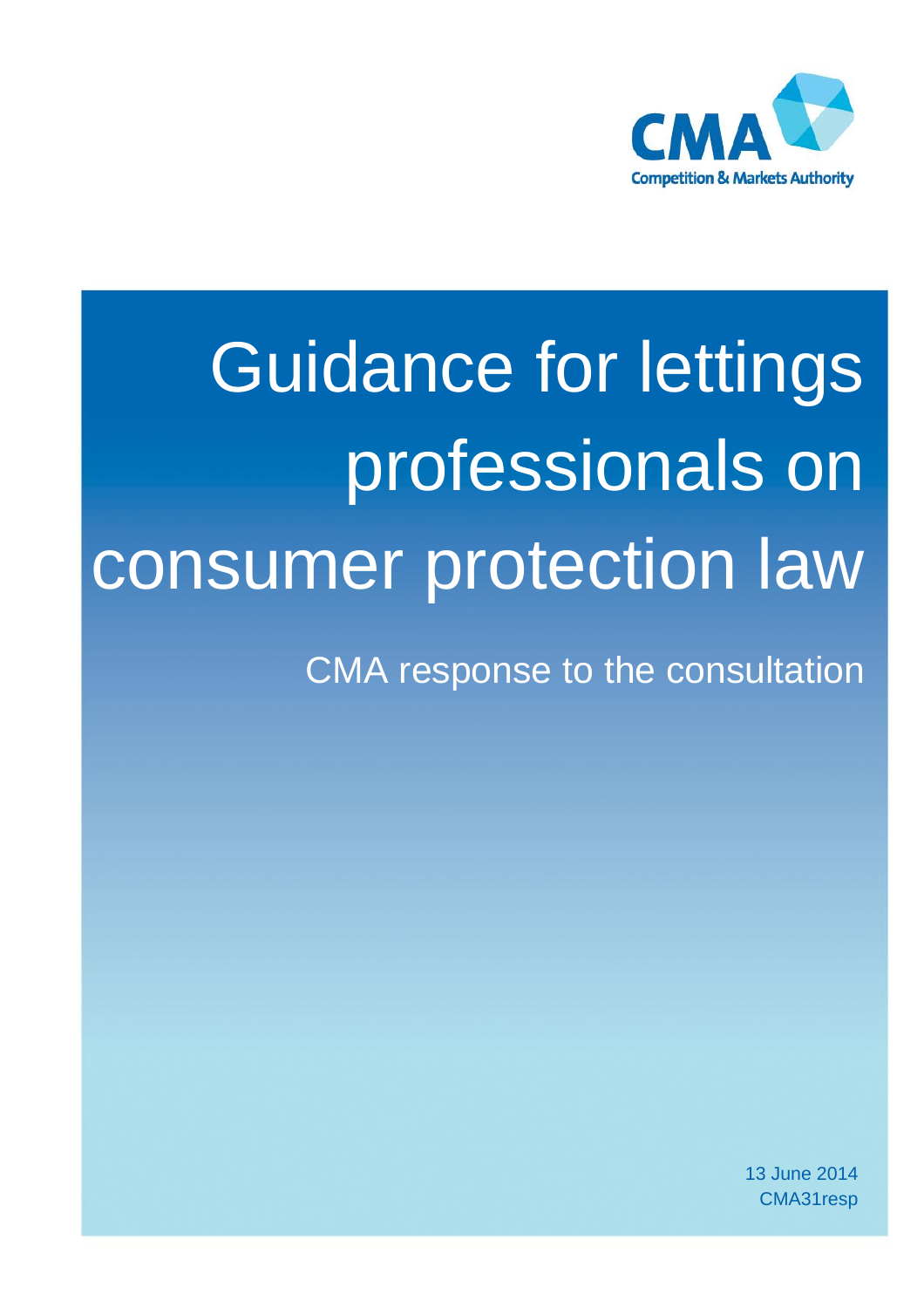# **Contents**

# Page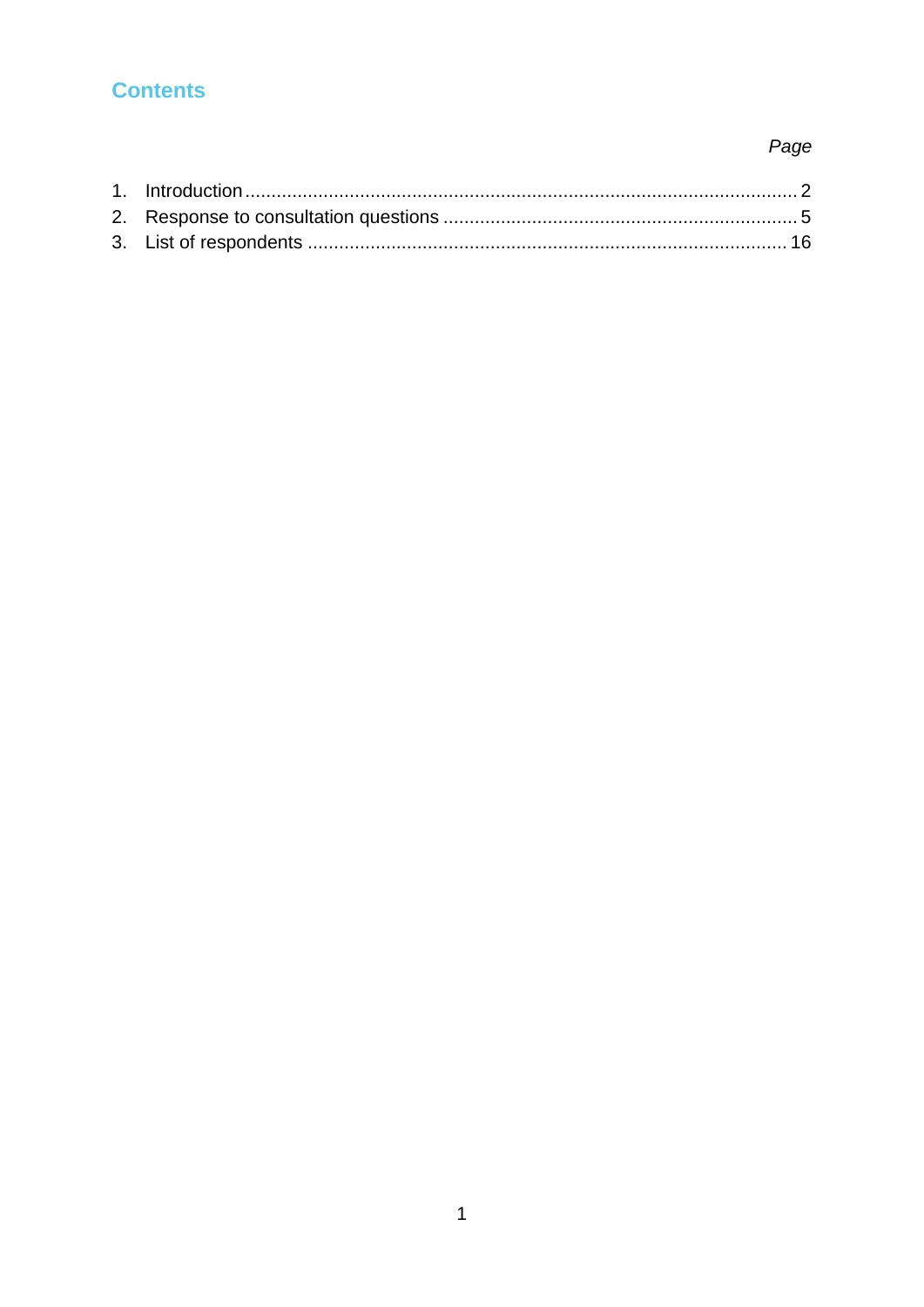# **1. Introduction**

## **Background**

- 1.1 In February 2013, the Office of Fair Trading (OFT), a predecessor organisation to the Competition and Markets Authority (CMA), published the findings of its lettings market review: *The lettings market – an OFT report*  (OFT1479). This work was based on an analysis of 3,951 lettings complaints received by Consumer Direct<sup>1</sup> during 2011, set out in an OFT Intelligence Report.<sup>2</sup>
- 1.2 The OFT's Intelligence Report identified that the five main areas of complaint were issues relating to:
	- fees and charges
	- letting agents providing poor service
	- security deposits
	- delayed and substandard repairs
	- unfair business practices.
- 1.3 The lettings market review concluded, among other things, that many of the problems appearing in the market could be dealt with by greater understanding of and compliance with existing consumer protection law.
- 1.4 For this reason, the OFT, and subsequently the CMA, decided to produce guidance to help lettings professionals comply with consumer protection law. The guidance is also intended to support consistent enforcement by local authority trading standards services (TSS) which, as the OFT identified in its market review, will most likely be best placed to take enforcement action (where appropriate), given the fragmented and localised nature of the lettings market. We have worked closely with TSS in preparing guidance and other support material to ensure that lettings professionals and TSS share a common understanding of the problems and the likely means of addressing these through Trading Standards' interventions.

<sup>1</sup> Now Citizen's Advice 'Advice Guide' [www.adviceguide.org.uk](http://www.adviceguide.org.uk/)

 $2$  Annexe D of OFT 1479. The OFT did not assume all complaints were valid, but instead took them as an indication of areas of customer dissatisfaction.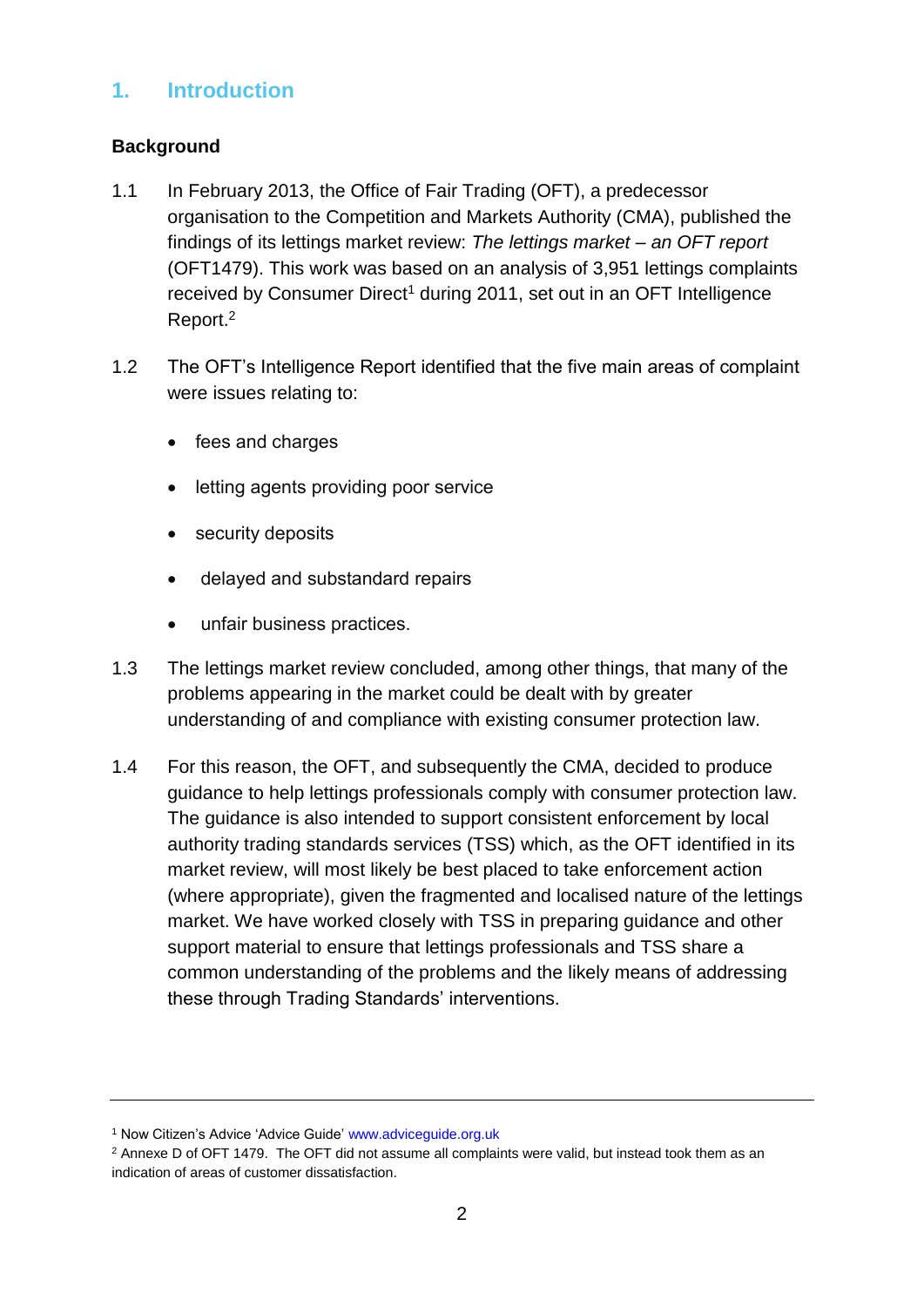1.5 Together, improved compliance and enforcement can have real impact and will ultimately improve the way the lettings market functions.

## **Consultation**

- 1.6 Between October and December 2013, the OFT conducted a public [consultation on draft guidance for lettings professionals on compliance with](https://www.gov.uk/government/consultations/draft-oft-guidance-for-lettings-professionals)  [relevant consumer protection law.](https://www.gov.uk/government/consultations/draft-oft-guidance-for-lettings-professionals)
- 1.7 The consultation was carried out in accordance with the [Cabinet Office](https://www.gov.uk/government/publications/consultation-principles-guidance)  *[Consultation Principles](https://www.gov.uk/government/publications/consultation-principles-guidance)*. The OFT notified stakeholders of the consultation by email and via a press release. During the consultation period the OFT held a series of events around the UK which were attended by a wide range of stakeholders including industry, trading standards officers and consumer groups. Further meetings were held with a small number of stakeholders during and after the consultation and a revised draft was shared with a few stakeholders (including industry bodies, government departments and TSS) for informal feedback. In March 2014 stakeholders were notified that the final version would be published as a CMA document in June 2014.
- 1.8 The bodies that provided formal responses to the public consultation are listed at Annex A. In all, 46 bodies sent responses.
- 1.9 This document summarises the main issues raised during the consultation process on the draft guidance.<sup>3</sup> It also summarises the CMA's response to the comments, including the changes to the guidance that we have made to take account of them. The final version of the guidance is available from the publications section of GOV.UK: [www.gov.uk/government/publications.](http://www.gov.uk/government/publications)
- 1.10 The CMA would like to thank all respondents for their constructive engagement in this consultation.

## **Next steps**

1.11 We hope that the guidance will help lettings professionals to comply with the law and lead to better outcomes for consumers. The guidance is also intended to be of use to enforcers, in particular TSS who have lead enforcement responsibility for the majority of consumer protection law, and to

<sup>&</sup>lt;sup>3</sup> It has not been possible to set out CMA views for every comment received given the total number of response and comprehensive nature of some of the comments.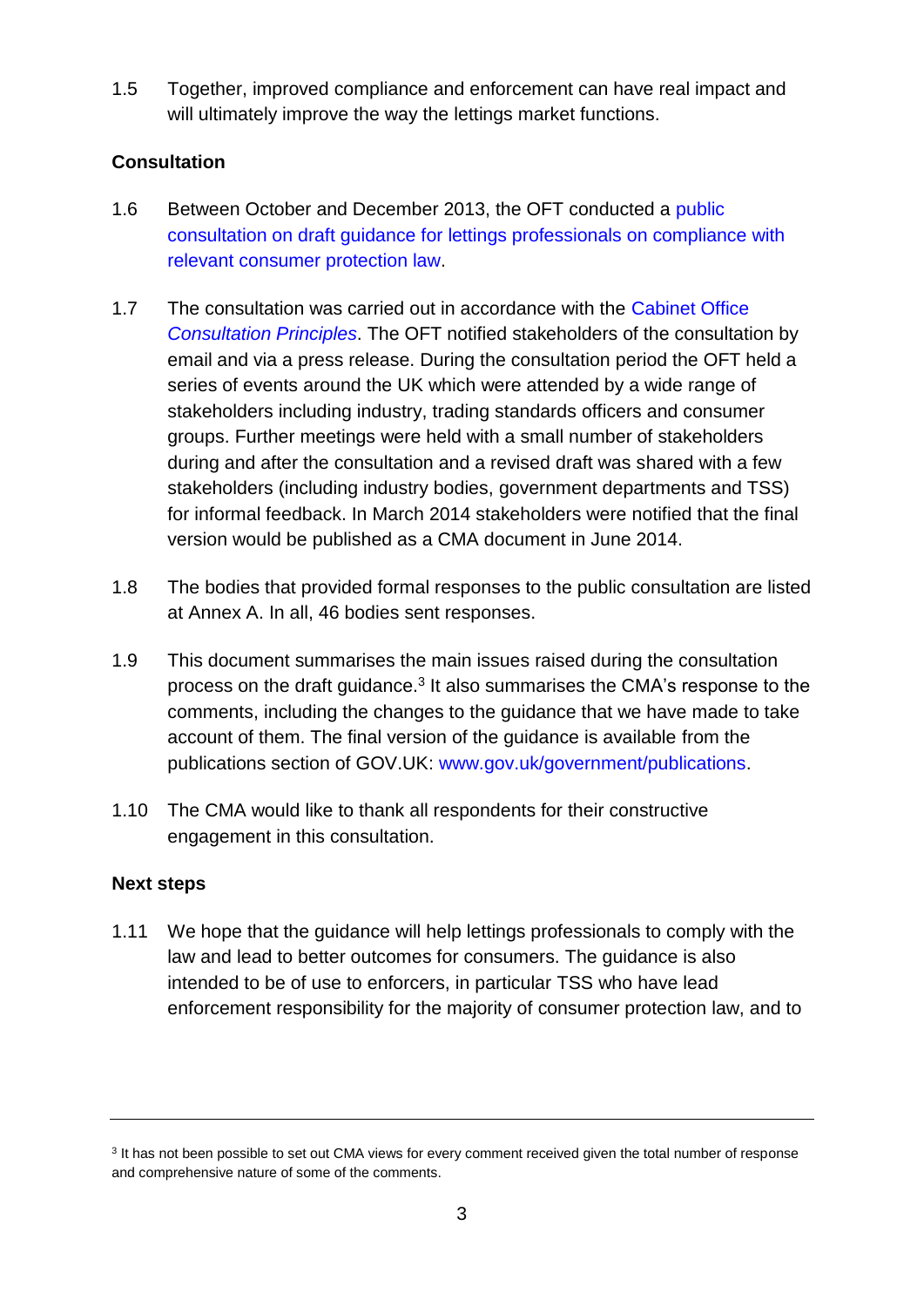consumer advisors in understanding what trading practices are likely to be prohibited.

- 1.12 Where appropriate, and in accordance with the CMA's approach to the use of its consumer powers, $4$  we will take enforcement action against businesses that engage in practices that breach relevant consumer protection law. That said, we expect that in most cases where intervention or enforcement action is necessary, TSS would be the appropriate enforcers.
- 1.13 As well as publishing the final guidance the CMA will:
	- produce a short document which sets out key principles to aid compliance at each stage of the lettings process (taken from the Executive Summary of the guidance)
	- review the guidance as and when appropriate, in the light of changes in the law and other relevant factors. An electronic version containing any revisions made, will be made available on the GOV.UK website
	- continue to work closely with TSS and the Trading Standards Institute on this issue.

<sup>4</sup> For more information on the CMA's approach to the use of its consumer powers see th[e CMA's consumer](http://www.gov.uk/government/publications/consumer-protection-guidance-on-the-cmas-approach-to-use-of-its-consumer-powers)  [protection guidance on GOV.UK.](http://www.gov.uk/government/publications/consumer-protection-guidance-on-the-cmas-approach-to-use-of-its-consumer-powers)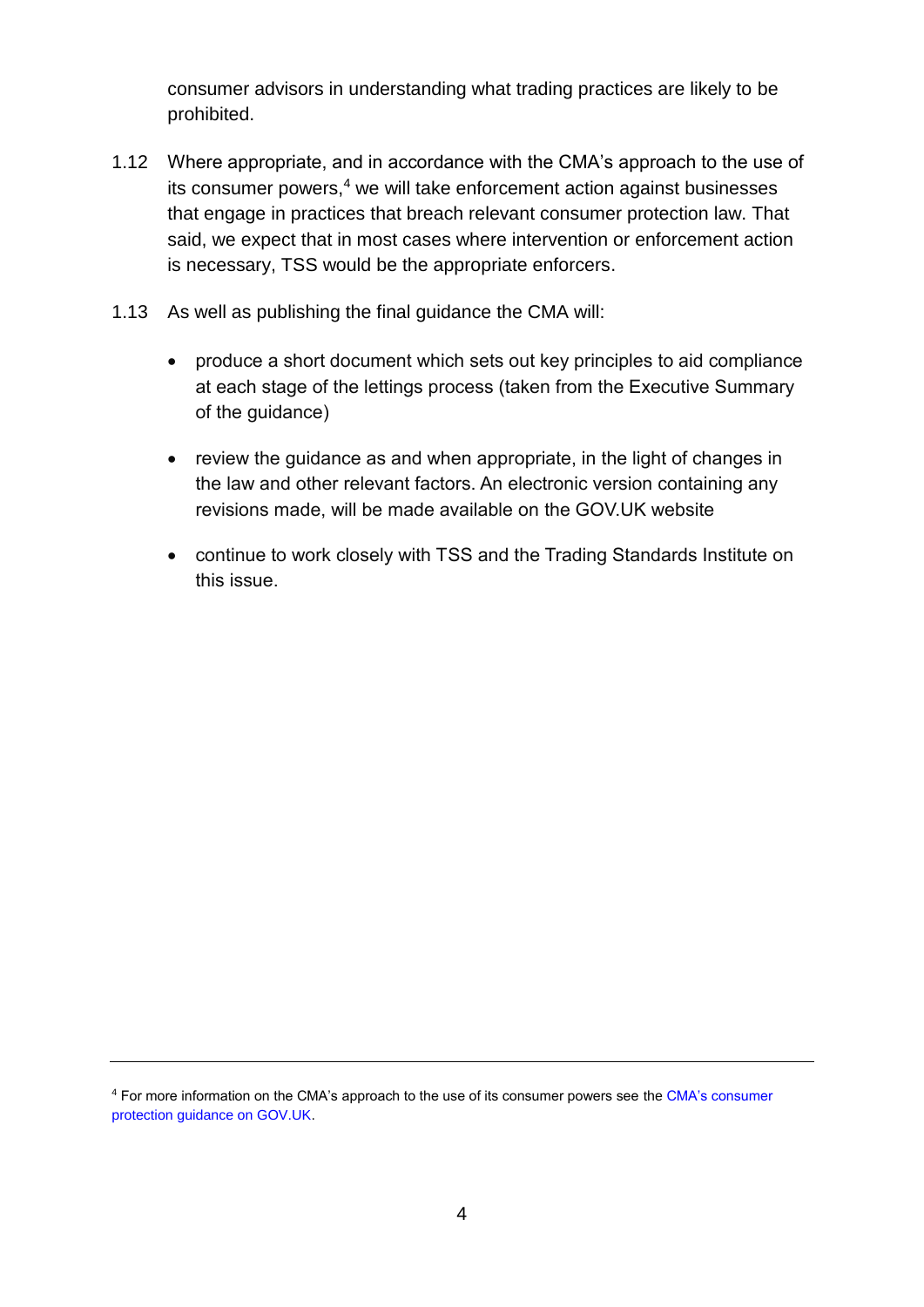## **2. Response to consultation questions**

2.1 The OFT's consultation on draft guidance for lettings professionals invited responses to the questions shown in bold below. The CMA's response to the main issues is included after each question.

## **Question 1 – Overall, is the draft guidance sufficiently clear and helpful?**

2.2 The majority of respondents, while providing suggestions as to how particular elements of the guidance could be changed or refined, welcomed the guidance and thought that in general terms it was clear and helpful. Some, however, felt that the document did not provide businesses with sufficient clarity about the application of consumer protection law for lettings professionals. The main concerns related to the format of the guidance, rather than its content. Many respondents felt that, at over 100 pages, the guidance was simply too long to be sufficiently accessible to its target audience. Similarly, some respondents felt that the format rendered the document unnecessarily repetitive in places.

## *CMA response*

2.3 We have taken on board feedback about the format of the guidance and have taken a number of measures to address this. See the response to questions 9 and 10 below for further details.

## **Question 2 – Does the draft guidance have any significant omissions? If so, what's missing?**

- 2.4 Respondents made a number of suggestions. Some believed the guidance would benefit from explicit reference to a range of additional laws that lettings professionals need to be aware of, predominantly specific pieces of housing law.
- 2.5 Other respondents thought that the guidance lacked sufficient detail about how consumer protection law would be enforced in the lettings sector once guidance had been published.

#### *CMA response*

2.6 While we have been mindful of the view of many respondents that the draft guidance was too long, we have given full consideration to the range of additional information stakeholders have suggested including. The aim of this document is to provide guidance on the consumer protection laws enforced by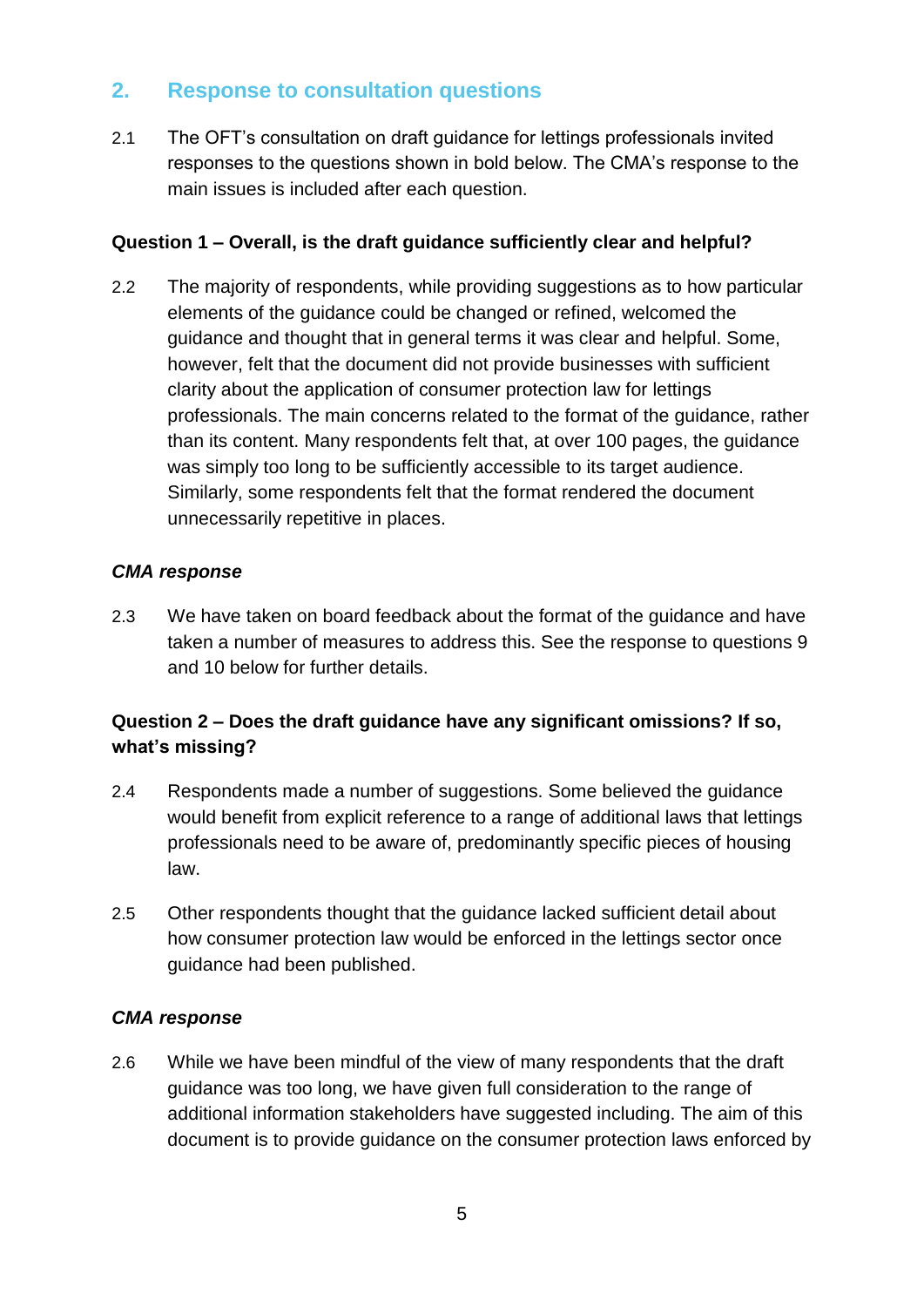the CMA and TSS. As such, the guidance is not intended to provide letting professionals with a comprehensive directory of all applicable law.

- 2.7 In order to help clarify the purpose and scope of the guidance we have moved most references to laws that fall outside of the CMA's remit, including housing law, from the main body of the guidance to an annex titled 'Some relevant housing law'. This annex is intended to signpost readers to a range of relevant information from alternative sources, including information about housing law in each nation of the UK. We have retained some references to laws that fall outside of the remit of TSS and CMA in the main body of the guidance only where compliance with them is inextricably linked to compliance with consumer law. For example, it could be both a misleading omission under the Consumer Protection from Unfair Trading Regulations 2008 (CPRs) and a breach of housing law to fail to inform a tenant about security deposit requirements.
- 2.8 In response to several suggestions we have added an executive summary to further improve the accessibility of the guidance. This includes an overview of the key principles that lettings professionals should be aware of to help them comply at each stage of the lettings process.
- 2.9 The purpose of the document is to provide lettings professionals with guidance on compliance with the law. It is not, therefore, the appropriate forum for setting out a strategy for enforcement of consumer protection law in the lettings market, although chapter 10 does include some information on the circumstances in which enforcers might be likely to take enforcement action. As set out in paragraph 1.12 above, we expect that in most cases, where intervention or enforcement action is necessary, TSS may be best placed to act.

## **Question 3 – Do any parts of the guidance need clarification and, if so, in what respect?**

- 2.10 A number of respondents felt that further clarity was required as to which parts of the guidance were relevant to letting agents and which parts applied to landlords with some even calling for different versions for each audience.
- 2.11 A number of respondents raised concerns that the OFT was seeking to go beyond legislation and established case law in relation to its position on the status of landlords and an agent's right to renewal commission. Some stakeholders asked for greater clarity about when a landlord should be considered to be a 'professional' or a 'consumer,' given case law such as the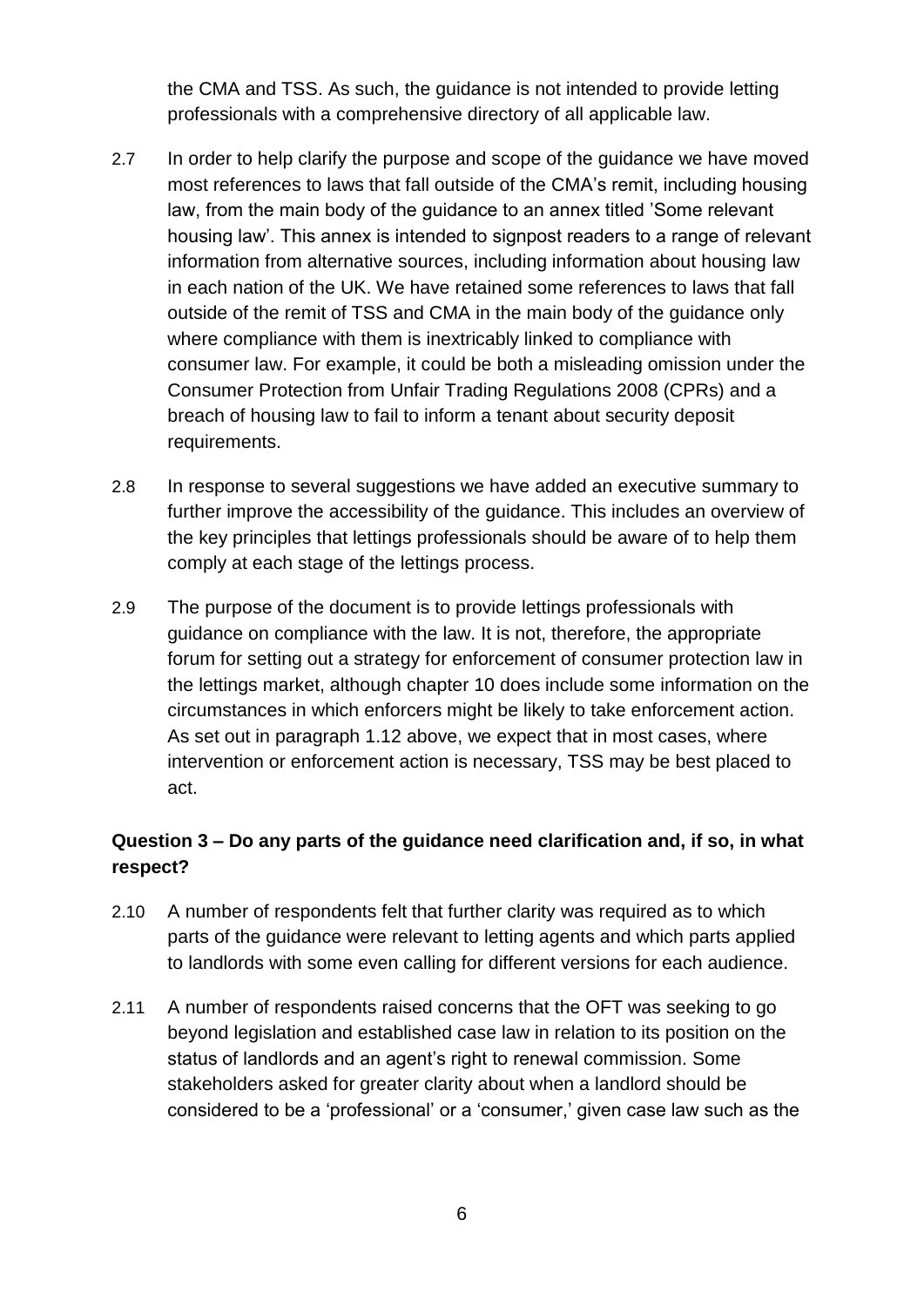Foxtons case.<sup>5</sup> Respondents also argued that it should not be assumed that an agent's level of service automatically decreases throughout the life of a contract.

2.12 Some stakeholders called for greater clarity on what constitutes a reasonable amount of time for an agent to carry out repairs during a tenancy.

## **CMA response**

- 2.13 Due to the large potential for crossover between the roles of letting agent and landlord we purposely chose to position the document as guidance for 'lettings professionals' generally (we give examples of who this is likely to apply to in chapter 1 of the guidance). Not all points listed in the guidance apply to every lettings professional, since the range of services they offer may differ. We expect lettings professionals to be able to identify which sections are relevant to them. However, if we have identified a section as being particularly relevant to one specific audience, we have highlighted it.
- 2.14 We stand by our position on the status of landlords as set out in the draft guidance. Ultimately, whether or not an individual landlord is acting in the course of a business or as a consumer will come down to a question of fact and degree. We have included a summary of the CMA's view on this in chapter 3 to further highlight the importance of this point. We have maintained the line on renewal commission that we took in the draft guidance which is based on the outcome of the Foxtons case. However, we have attempted to make clearer our view that it is fair for agents to charge a fee in circumstances where a landlord explicitly instructs them to carry out a service.
- 2.15 As our draft guidance set out, what constitutes a reasonable amount of time in which to carry out repairs during a tenancy will depend on the facts of the case. It has therefore not been possible to elaborate on our draft guidance to any great extent. We have, however, included mention of the fact that it is unlikely to be considered reasonable if an agent permits undue delay in carrying out repairs.

## **Question 4 – Are any parts of the guidance unnecessary?**

2.16 Some respondents felt it was inevitable that certain parts of the guidance would be unnecessary for any individual lettings professional, given that different laws apply in each nation of the UK. A small number of stakeholders suggested versions of the guidance could be produced for each jurisdiction in

<sup>5</sup> [2009] EWHC 1681 (Ch)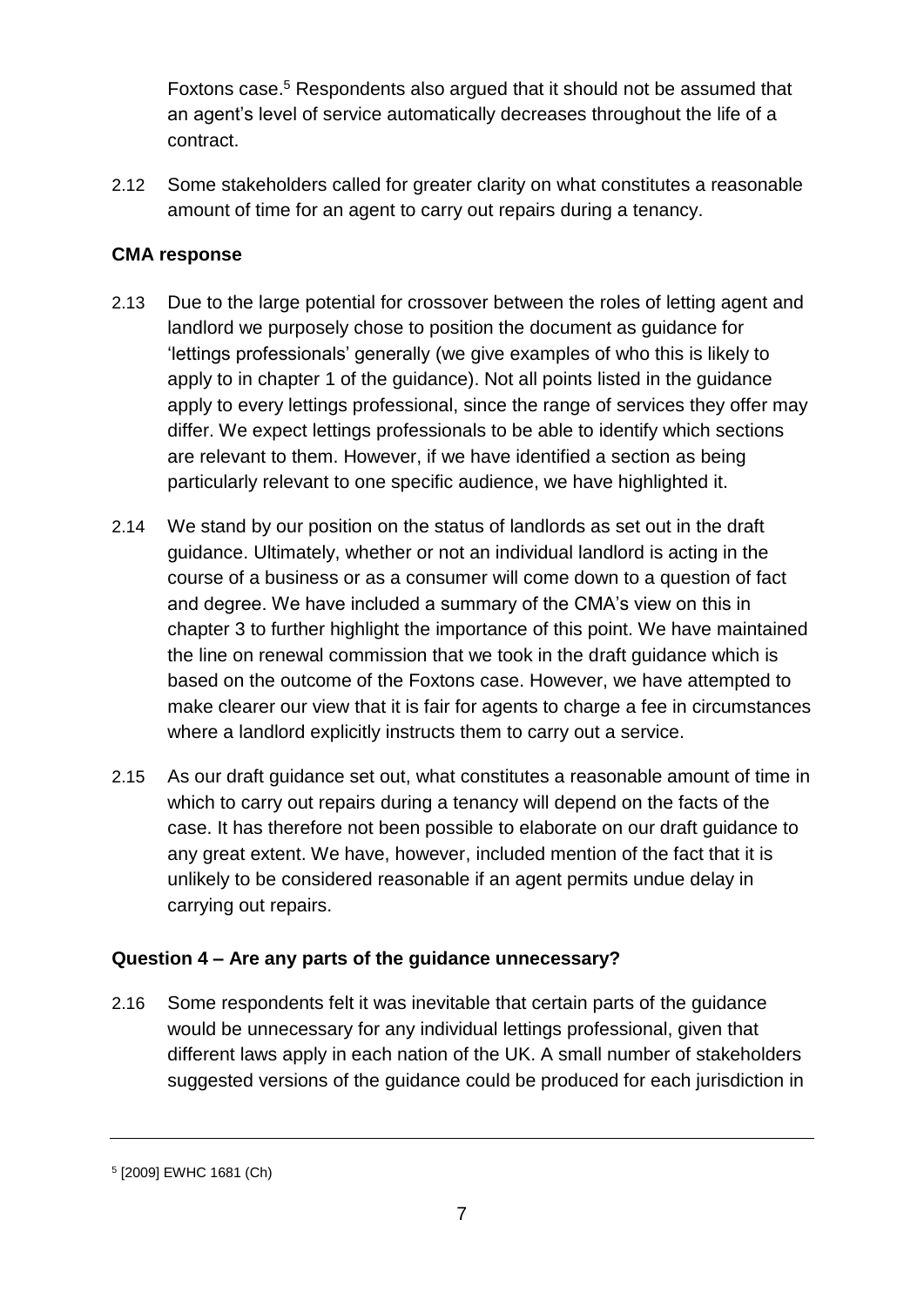order to allow for a more concise discussion of the issues directly relevant to each nation. Similarly, some respondents suggested that adding an appendix for each nation might address this issue.

2.17 A number of respondents suggested that the message about the importance of fee transparency was heavily laboured.

## *CMA response*

- 2.18 We remain of the view that there is sufficient common ground in the law across the UK to render multiple versions of the guidance unnecessary. We were also keen to avoid making any format changes that might consequently lengthen what is already a substantial guidance document. We have sought to address stakeholder concerns about this issue by further highlighting in the body of the text those instances where specific obligations apply to a particular nation. In annex A we have also set out by category some of the relevant housing law for each nation of the UK.
- 2.19 We acknowledge that several sections of the guidance deal with the importance of providing clear, upfront information about fees. It would have been possible to combine more of this material in one section had we opted for a thematic approach to the structure of the document. However, given the positive feedback we have received on structuring the guidance around the lettings 'journey' we were keen to retain this so references to fee transparency still feature in all relevant sections of the document.

## **Question 5 – Are the illustrative examples useful? Are there better ones that we should use instead or as well?**

- 2.20 The vast majority of respondents agreed that the use of illustrative examples was helpful in providing lettings professionals with greater clarity on the application of relevant law in a lettings context.
- 2.21 Some stakeholders felt that fewer illustrative examples would help to reduce the overall size of the guidance without detracting from its usefulness. Others suggested the use of more in-depth case studies. Again in relation to devolved law, some stakeholders called for nation-specific examples.

## *CMA response*

2.22 We agree that in certain sections of the guidance the large number of examples of potentially non-compliant behaviour may have been counterproductive. We have therefore reduced the number of examples with a view to ensuring that those we have retained accurately reflect the live issues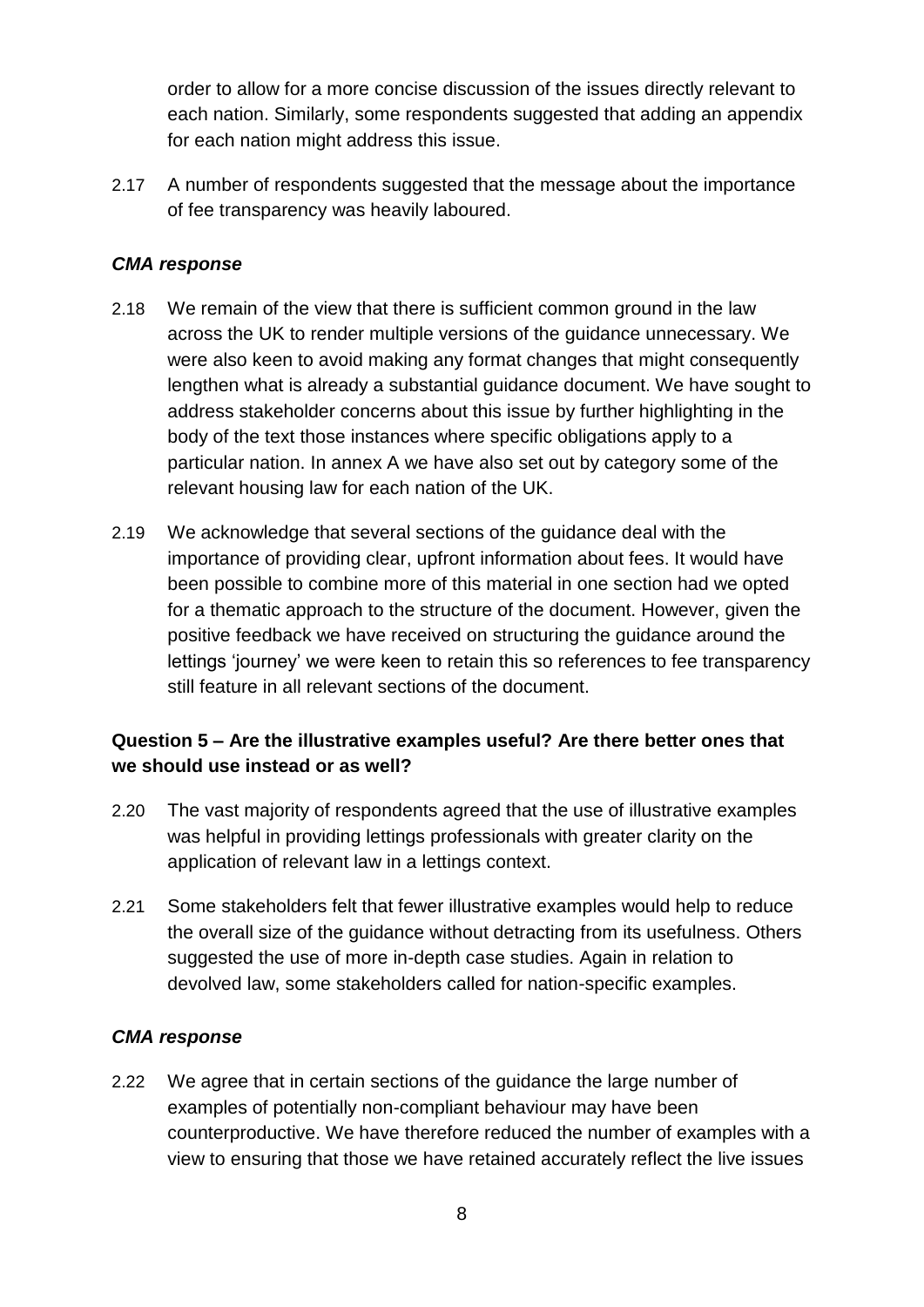that stakeholders have brought to our attention during consultation and those the OFT identified in its Intelligence Review.

## **Question 6 – Are the practical steps we recommend letting professionals take reasonable? What changes would you suggest?**

2.23 On the whole respondents felt that the steps we suggested lettings professionals take to help them comply with the law are reasonable. However, some stakeholders did raise concerns about the practicality of a number of proposed steps. Some questioned the view that agents should pass on rent and other money collected to the landlord within five working days, pointing out that money cannot be passed on before receipt of cleared funds. Some stakeholders were concerned that it would be difficult to calculate certain VAT-inclusive prices and raised concerns about the cost of compliance given that the VAT rate is subject to change. Other respondents raised concerns about the suggestion that tenants should be able to provide their own reference checks.

- 2.24 It is important that landlords receive the money they are due in a timely fashion to enable them to cover their liabilities. We accept, however, that it may not be possible on all occasions for agents to pass money on within five working days. We have modified the guidance on this point to state that in our view, landlords should generally be able to expect payment within five working days of receipt of cleared funds, but where a longer period for payment is unavoidable for practical reasons, for instance because of a firm's banking arrangements or the configuration of its computer software, this should be flagged to landlords before they sign up to the contract. We also state that we would expect all agents' systems to permit rents to be paid within one calendar month of receipt of cleared funds at the outside.
- 2.25 We gave careful consideration to some stakeholders' concerns that requiring lettings professionals to provide VAT-inclusive prices across the board could result in higher compliance costs given that updated paperwork would need to be produced should the rate of VAT change. On balance, we consider that the law requires prices to be stated inclusive of VAT, and that it is possible for agents to present prices inclusively. We also felt that the benefits of providing consumers with a single price (that was not subject to any additional calculation) outweighed any potential cost implications for business especially given that historically changes in the rate of VAT have taken place relatively infrequently. We have therefore maintained this view in the guidance.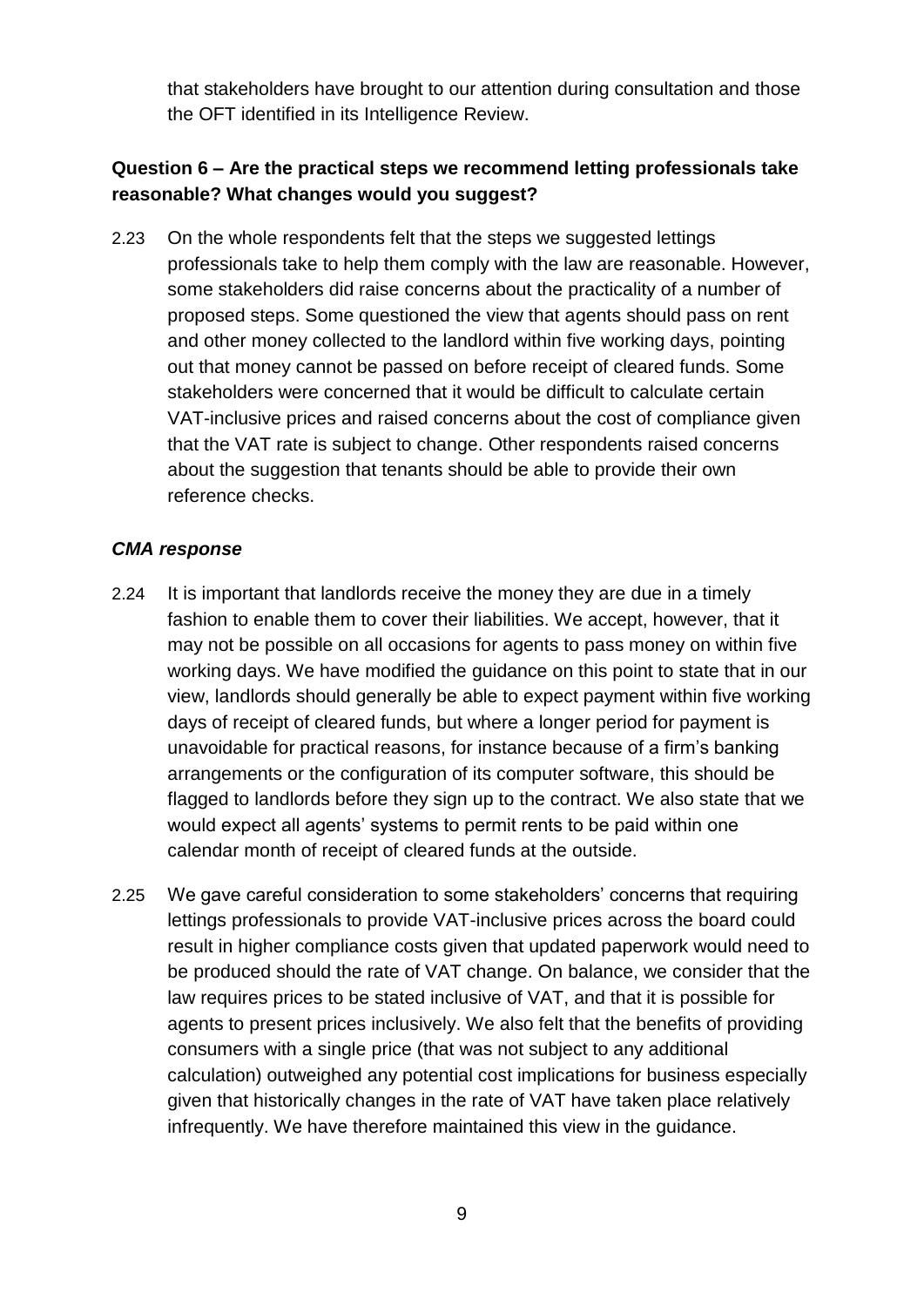2.26 We have taken on board respondents' concerns about tenants providing their own credit references. While our concern is with tenants potentially being charged multiple times for what is essentially the same information, we accept that this arrangement could carry an unacceptable degree of risk for letting professionals in their dealings with the small minority of tenants that may have dishonest or fraudulent intentions. We have therefore removed reference to this from the guidance. We have tried to make clear that agents should provide potential tenants with clear information about any pre-tenancy check, and its costs. We also continue to believe that this is an area where greater portability would be highly desirable. It remains an area that we consider the government and industry should give detailed consideration to reforming.

## **Question 7 – Are there any parts where you disagree with our understanding of the law?**

2.27 Stakeholders did bring to our attention a small number of concerns with our interpretation of the law. These related predominantly to housing law matters. For example, some raised concerns that we stated that lettings professionals should accept notice by SMS, where they have this facility, as long as it clearly sets out the tenant's intentions.

- 2.28 We have modified the guidance in respect of accepting notice by SMS. The guidance now states that lettings professionals should make clear what form of notice they are willing to accept. However, we flag that the definition of 'in writing' is an area where case law is likely to develop given technological advances such as SMS messaging and social media and that lettings professionals should keep up to date with case decisions to help ensure they comply with the law.
- 2.29 We maintain our view however that waiting until the end of a tenancy to inform the tenant they have given notice in an incorrect format may constitute a misleading omission, or be contrary to professional diligence under the CPRs (unless the lettings professional is content to allow the tenant to leave on the date they intend).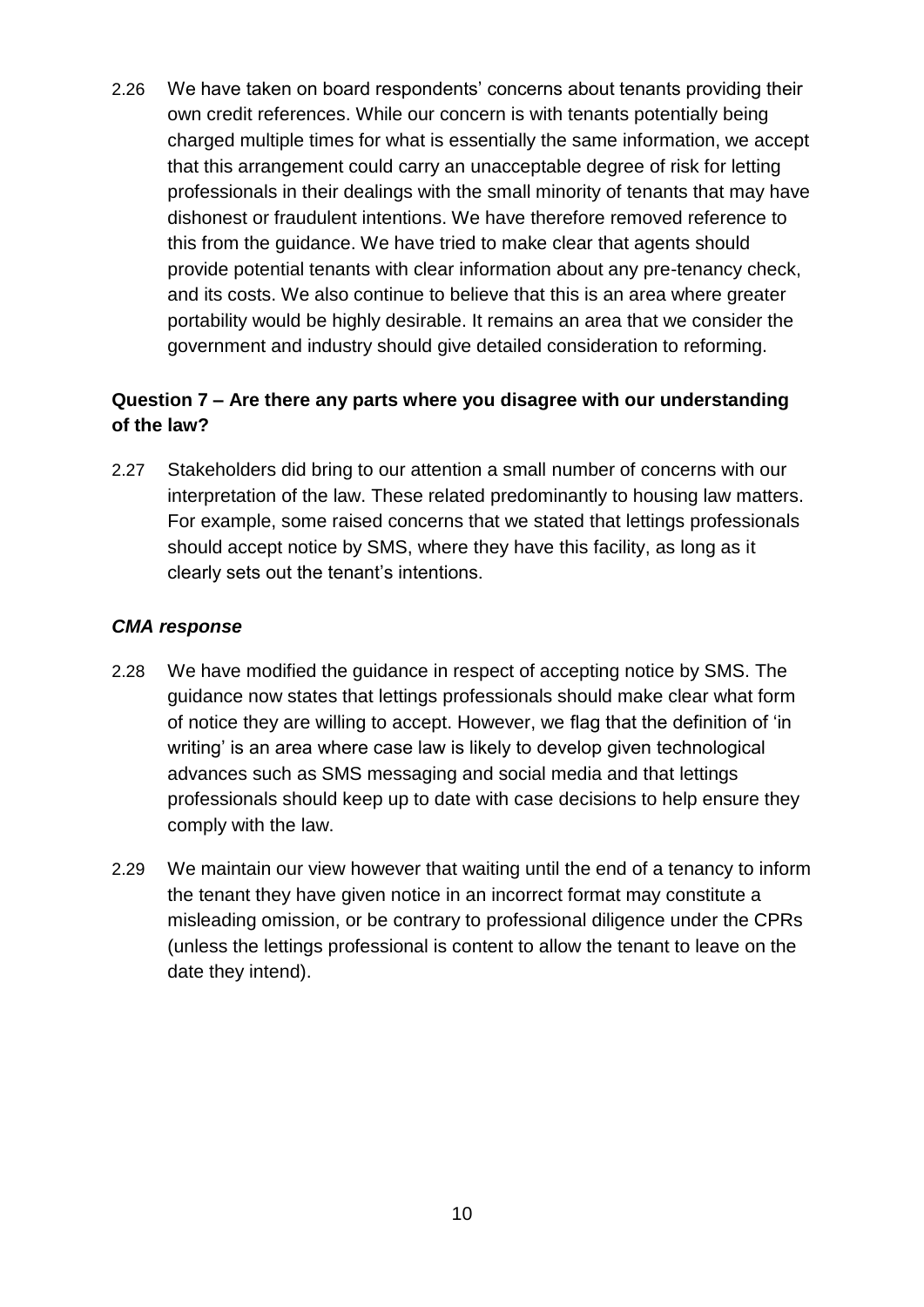**Question 8 – Does this document provide sufficient guidance in relation to professionals' treatment of vulnerable consumers, and in particular those covered by equalities and anti-discrimination legislation?**

- 2.30 Some respondents felt that the document provided sufficient guidance in this area while others wanted more. Some respondents suggested that the guidance would benefit from explicit references to certain equalities and antidiscrimination legislation, including the Equality Act 2010. Others called for additional guidance on vulnerable consumers, including a definition and examples.
- 2.31 There were also calls for a particular focus on the government's proposal to require private landlords to carry out immigration checks on potential tenants.

## *CMA response*

- 2.32 The CMA is keen to ensure that this document focuses on those areas of law that fall within its remit. We have therefore limited our guidance on this issue to dealing with consumers who may be, for the purposes of the CPRs, considered particularly vulnerable to a commercial practice.
- 2.33 The guidance only covers law which is in force at the time of drafting. Should the government's proposal in relation to immigration checks become law and this impacts directly on the consumer protection law set out in the guidance, then the guidance may be amended to signpost landlords to appropriate guidance, during any subsequent revision.

## **Question 9 – Is the draft guidance in the right format and length for the intended audience?**

- 2.34 Most respondents welcomed the overall structure of the guidance, which is based on the journey from when an agent advertises its services to a landlord through to the end of a tenancy agreement. However, many stakeholders felt that the document was simply too long to be sufficiently accessible to its target audience. Similarly, some respondents felt that the chosen format rendered the document unnecessarily repetitive in places.
- 2.35 Most stakeholders commented that it was important to include an overview of the legal framework within which lettings professionals operate in order to provide context. However, a number of stakeholders suggested that positioning relatively lengthy, complex legal material up front could make the document less accessible to lettings professionals.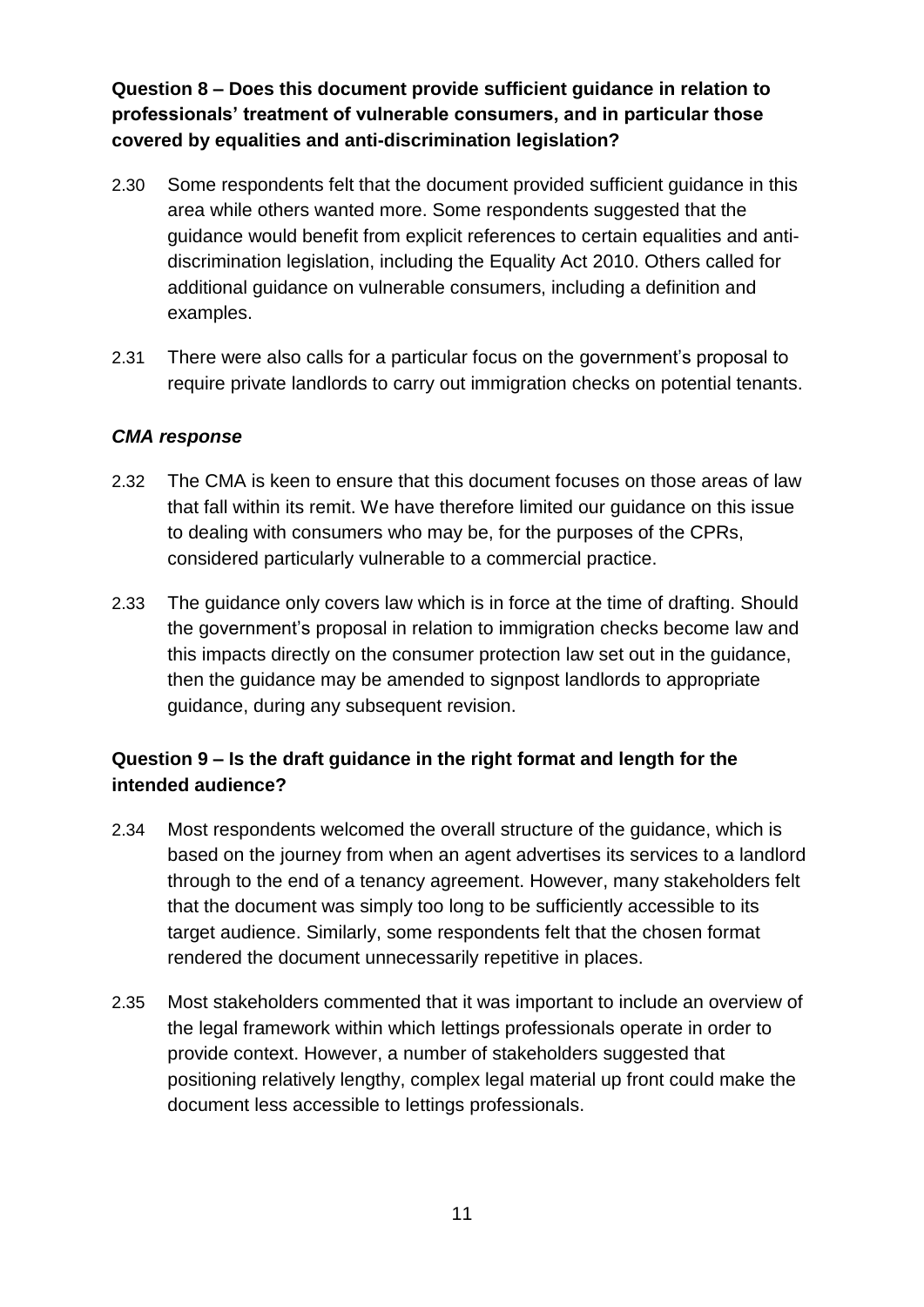#### *CMA response*

2.36 We have taken on board feedback about the format of the guidance and have taken a number of measures to address this. This includes removing duplicated points (where possible) and moving most of the housing law content, which to a large extent falls outside of the CMA's remit, from the main body of the guidance to an annex that is designed to signpost readers to appropriate information sources. This has reduced the length of the 'Overview of the legislation' chapter which now focusses more squarely on the consumer laws enforced by the CMA. At the request of respondents we have also added an executive summary which adds to the overall length of the document, but draws together some key principles to aid compliance.

## **Question 10 – Is the draft guidance sufficiently user friendly for the intended audience?**

- 2.37 This question attracted similar comments about format, and in particular, the length of the guidance. It was also suggested that the guidance would benefit from additional cross-referencing and a greater emphasis on key points and summaries.
- 2.38 A number of respondents also called on the OFT (now CMA) to produce consumer-facing guidance for private landlords and tenants.

- 2.39 We have included a brief overview at the beginning of each of the main chapters to provide a summary of the key principles lettings professionals should consider at each stage of the 'lettings journey' and also set these out in the executive summary. We have placed the illustrative examples of potential breaches in boxes to help distinguish these from the main text. Further, we have included a more comprehensive index to help readers identify specific topics in the guidance and also put key terms explained in chapter 3 in bold throughout the guidance.
- 2.40 The guidance is not intended to inform consumers of their rights and obligations in the lettings process. Other agencies are better placed to do this and have already produced helpful material. Information on how to access some of this information is included in annexe B of *The lettings market – an OFT report*.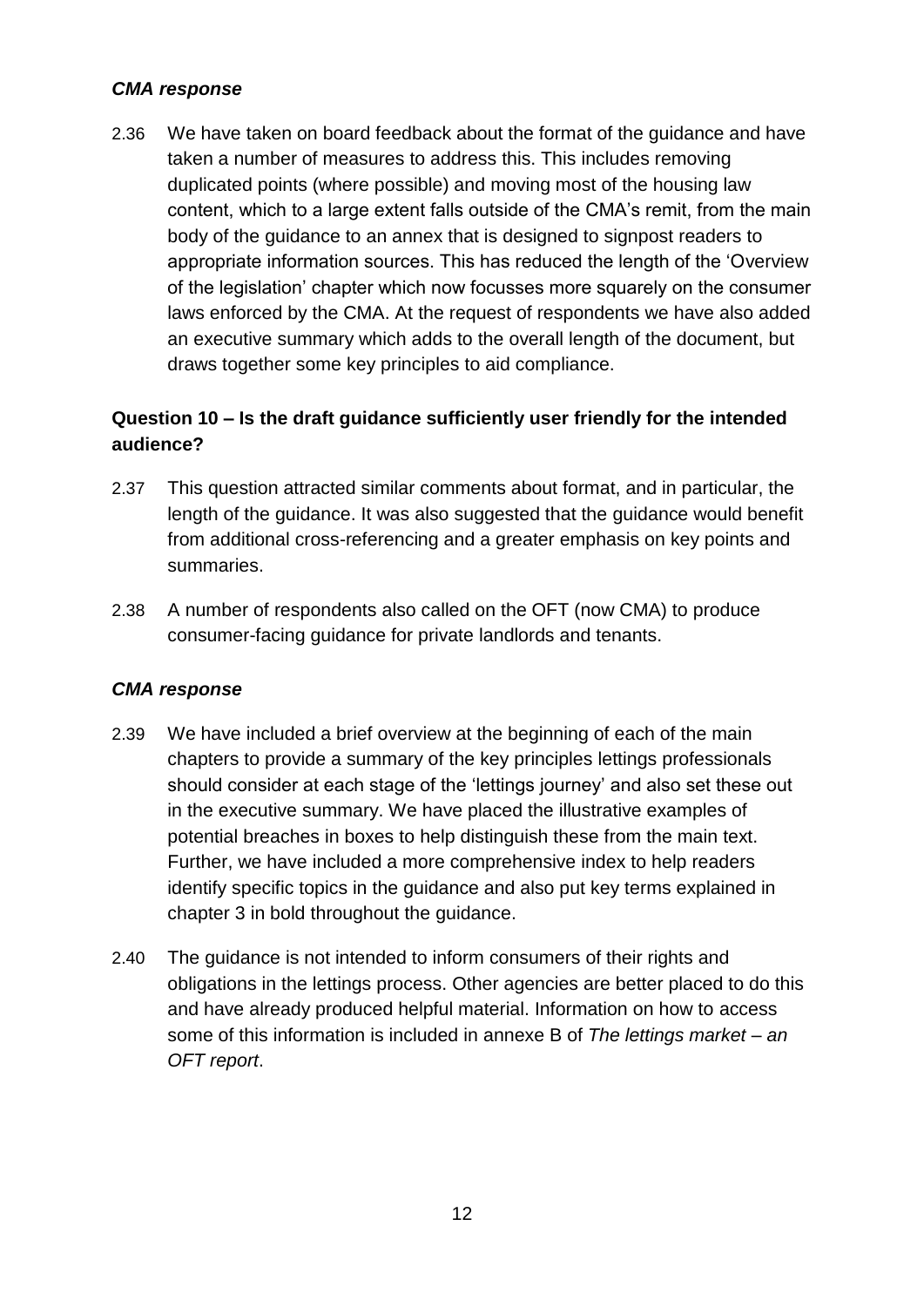## **Question 11 – What suggestions do you have on ways to improve the guidance?**

2.41 The majority of feedback related to the format and usability of the guidance and has been covered in responses to the other questions.

## *CMA response*

2.42 In addition to the changes described in addressing the points raised at questions nine and 10, one key improvement we have made is the inclusion of an executive summary. Amongst other things this is intended to summarise the key principles lettings professionals need to consider to help them to comply with consumer protection law.

## **Question 12 – Do you agree with the proposal to put this guidance for lettings professionals to the CMA board for adoption by the CMA?**

2.43 Some respondents were content with this approach, provided their comments and suggestions were taken on board. Some expressed concern that the guidance might be 'rushed through' before the OFT ceased to operate and that this might lead to stakeholder comments not being fully considered. Comments were also made about the sequencing of publication with other government initiatives.

#### *CMA response*

2.44 In March 2014 it was decided that the guidance would be published as a CMA document. This ensured sufficient time was available in which to give full consideration to stakeholders' views. The CMA and TSI share the role of working with business to drive up standards through clarifying legal obligations.<sup>6</sup> The CMA focusses on issues that appear to be problematic across a market and so was keen to publish guidance to contribute to making the lettings market work well for consumers, businesses and the economy.

<sup>&</sup>lt;sup>6</sup> The CMA primarily provides guidance to business on specific issues identified in the course of our market studies, the Unfair Terms in Consumer Contracts Regulations 1999 and issues where our particular knowledge of the market makes us best placed to advise business. Other business guidance on consumer law is produced by the TSI and more information on this is available on th[e TSI website.](http://www.tradingstandards.gov.uk/advice/advice-business.cfm)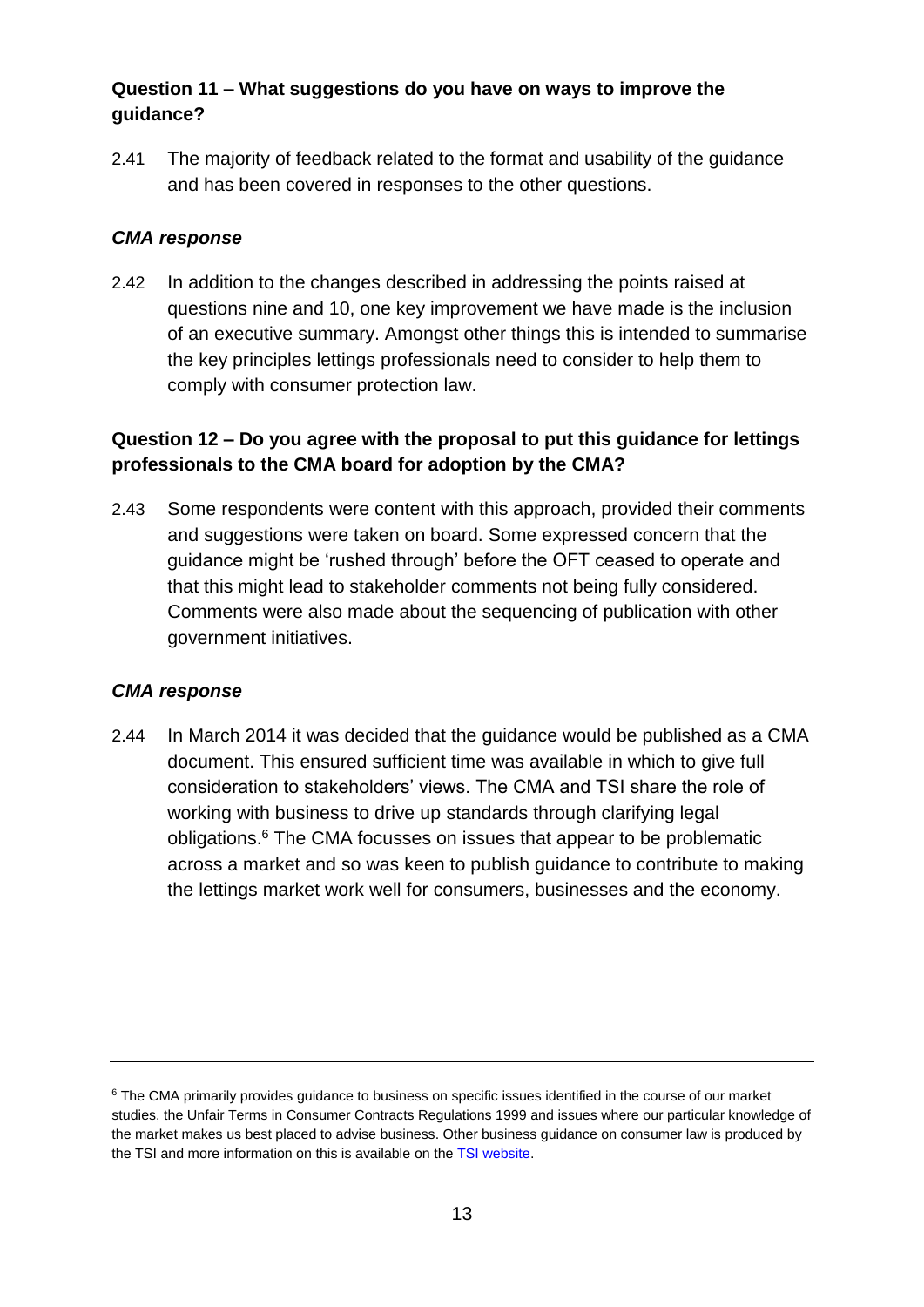## **Question 13 – What do you suggest will be the best ways to disseminate the final guidance to those who need to see it?**

2.45 Respondents offered a range of suggestions, including placing the revised guidance on the OFT website and DirectGov, distributing it to businesses registered with redress schemes or that are members of a professional body or trade association, through TSS and via regional training sessions.

## *CMA response*

2.46 We have issued a press notice to announce the publication of the guidance. Both the press notice and the guidance can be downloaded from [www.gov.uk](http://www.gov.uk/) and are available via the CMA home page. We have circulated links to these documents to a wide range of stakeholders, including to all of those who responded to the consultation, via an electronic bulletin. We will also promote the guidance via other methods such as social media, speaking at a small number of events and articles in appropriate publications. We are very grateful to those organisations that have offered to assist in the dissemination of the guidance amongst their respective memberships.

## **Question 14 – Are there any further comments you wish to make?**

2.47 Respondents made a range of observations. Some were concerned that no impact assessment was carried out alongside the guidance. Others were concerned about the timing of the publication of the guidance given that a number of other initiatives and legislative changes that will impact on the lettings sector are in the pipeline.

- 2.48 It is standard practice for government to carry out an impact assessment when it is considering the introduction of a new piece of legislation. The purpose of this document is to provide explanatory guidance to assist compliance with a number of existing consumer protection laws. It was therefore unnecessary for either the OFT or the CMA to carry out an impact assessment as part of this consultation process.
- 2.49 The CMA acknowledges that a number of other initiatives including the Tenants Charter, a Code of Practice for those managing property in the private rented sector, and the statutory redress scheme all potentially impact upon and overlap to varying degrees with our guidance document. There are also proposals under discussion for new legislation to require letting agents to publish fees in a tariff, possibly via the Consumer Rights Bill (currently going through Parliament). We have made every effort to future proof the current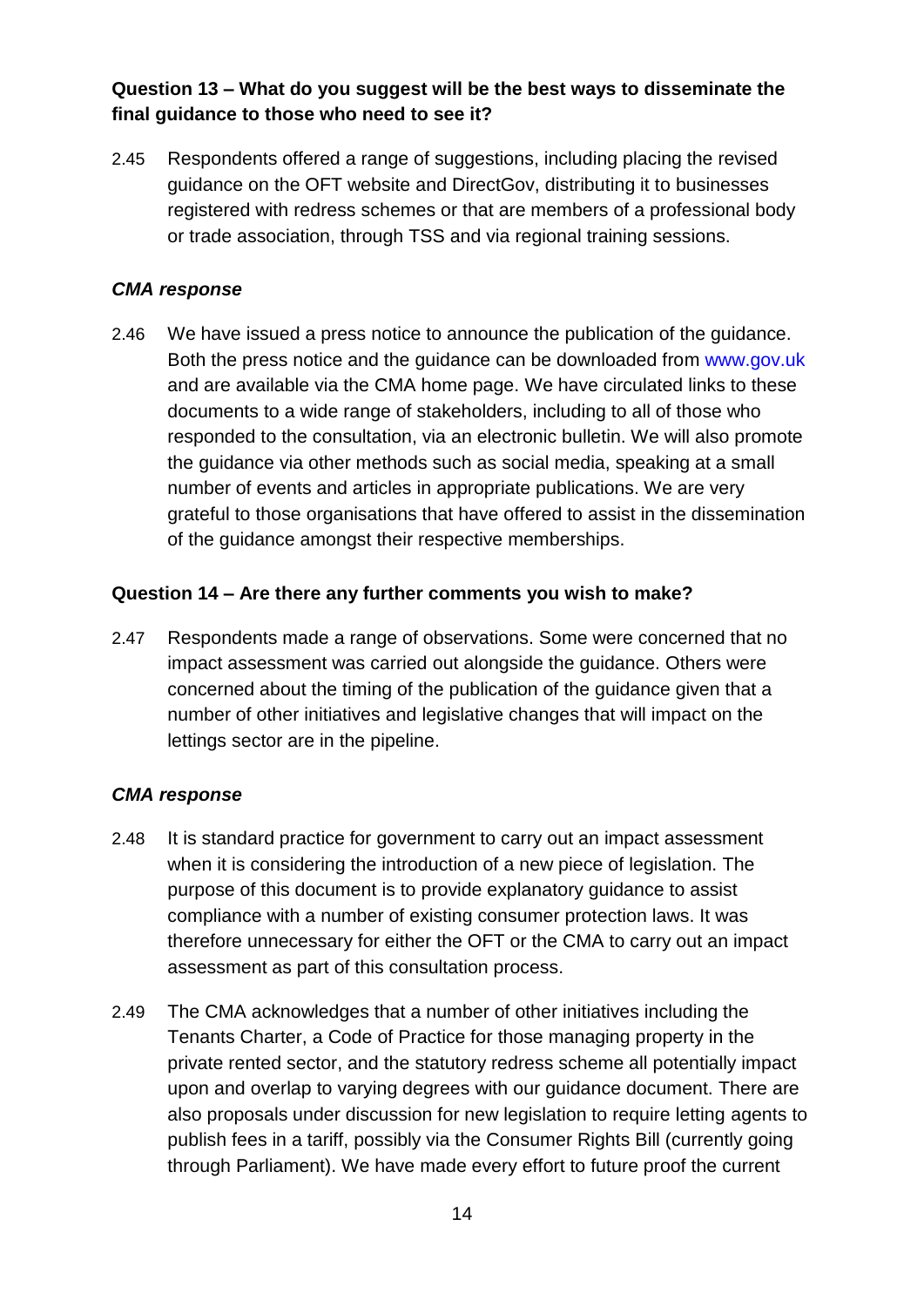version of the guidance as far as possible. As mentioned in paragraph 1.13 the CMA will review the guidance as and when appropriate, in the light of changes in the law and other relevant factors.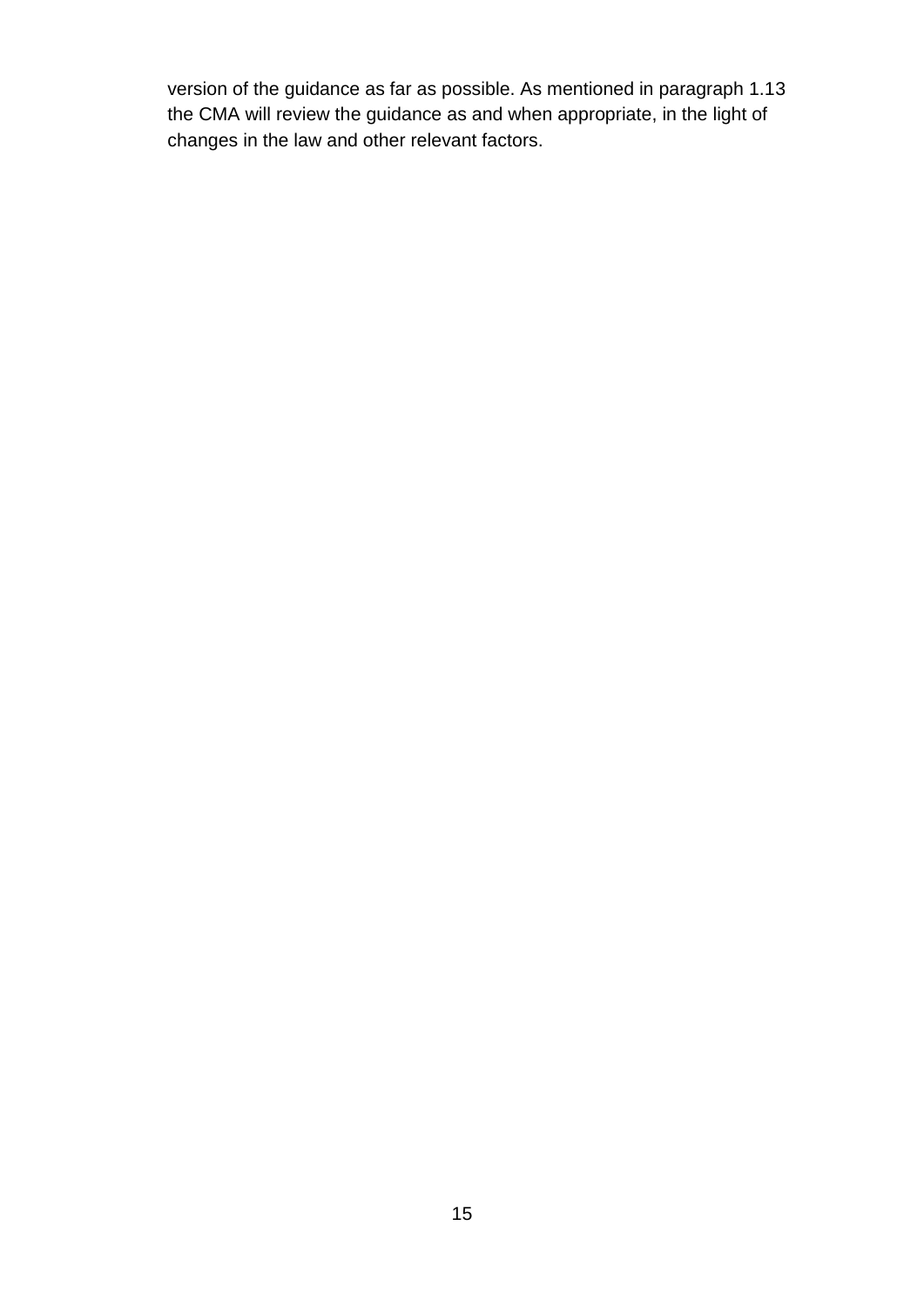# **3. List of respondents**

Aberdeen City Council Advertising Standards Authority Association of Residential Letting Agents Barbon Insurance Bidonmyhouse Bristol Trading Standards Services British Property Federation Broughton Property Management **Chancellors** Chartered Institute of Housing Citizens Advice Northern Ireland Dwr Cymru Welsh Water East Lothian Trading Standards Service Enfield Council Experian Featherstone Leigh Housing Rights Service Independent Network of Estate Agents Islington Trading Standards Service Kinleigh Folkard & Hayward Law Society **Leaders** Leeds University Union LetRisks **LetScotland** LSL Legal Services Make Ur Move Mr Alex Williamson Mr Paul Harmsworth National Trading Standards Board National Union of Students **Ofgem** Ombudsman Services Residential Landlords Association Royal Institute of Chartered Surveyors **Savills** Scottish Association of Landlords **Shelter** Shelter Scotland **Stonewall** The Dispute Service Ltd (Tenancy Deposit Scheme)